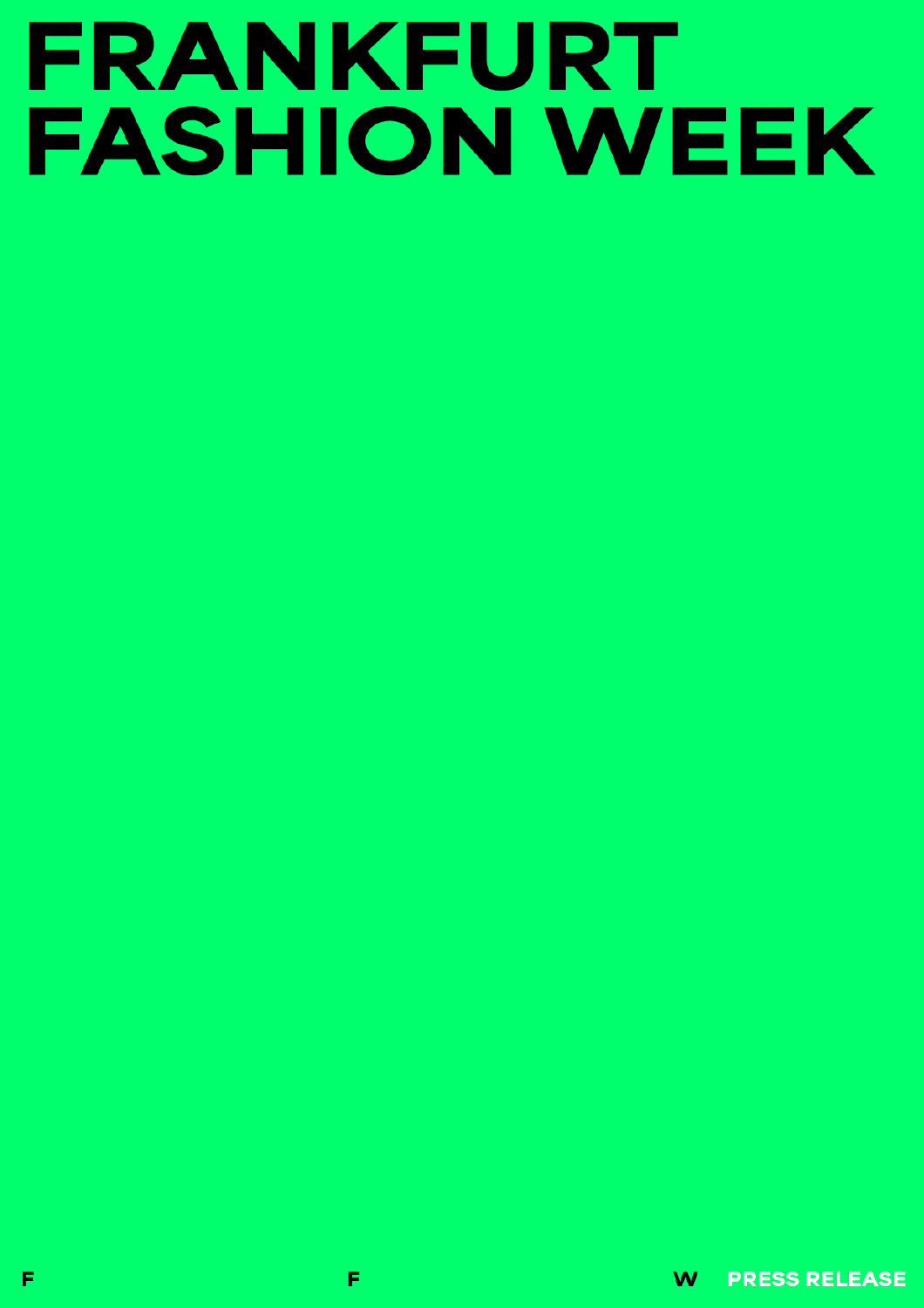**PRESS RELEASE 5 MAY 2021**

F

F

# FRANKFURT FASHION WEEK LAUNCHES DIGITAL FFW STUDIO – NO PHYSICAL EVENT IN SUMMER 2021

Frankfurt Fashion Week will be taking place digitally from 5-9 July 2021. For this purpose, initiators Messe Frankfurt and the Premium Group have developed the FFW STUDIO. Due to the ongoing pandemic situation, tradeshows Premium, Seek, Neonyt and The Ground, as well as the catwalk shows, are being postponed to 19-21 January 2022.

**Frankfurt am Main, 5 May 2021. Digital only – the ongoing uncertainty regarding the COVID-19 situation in Germany and the nationwide decision-making by the federal government are forcing the initiators of Frankfurt Fashion Week to concentrate on largely digital formats for the first Frankfurt Fashion Week from 5-9 July 2021. And FFW STUDIO has been launched as a central digital space for this. Along with the catwalk shows, tradeshows Premium, Seek, Neonyt and The Ground are also being cancelled in the Main metropolis for summer 2021 and postponed until January 2022.** 

**In addition to the pandemic regulations, the sense of responsibility towards all stakeholders was the crucial factor in this decision – after all, continuing to press ahead with the previous plans would shift the financial risk of organising a physical edition of Frankfurt Fashion Week onto the shoulders of the exhibitors, visitors and partners. Predictions regarding the progress of the vaccination rollout are currently looking very positive. Nevertheless, tradeshows and presentations that thrive on the physical presence of an international portfolio of visitors and exhibitors, need to take into account the relevant decision-making factors at the present time. These include both external criteria, such as ongoing restrictions on travel and complex quarantine regulations, as well as company-internal aspects such as travel restrictions or furlough provisions, which are currently making it impossible for stakeholders to confirm their attendance in person at Frankfurt Fashion Week at the start of July 2021.**

### Digital inspiration for the transformation of the fashion industry

**"Now it's time to look ahead. We set out to make Frankfurt Fashion Week and its ecosystem the driving force of the fashion and textile industry and to add relevant future issues to the industry's agenda. And we still have our sights set on achieving this. For example, the new Frankfurt Fashion SDG Summit presented by Conscious Fashion Campaign in cooperation with the United Nations Office for Partnerships and "The New European Bauhaus – Workshop of the Future" conference inspired by the European Union's "New European Bauhaus" initiative, organised by the Fashion Council Germany in cooperation with Frankfurt Fashion Week, promise a high-profile digital offer. This means that, even under these challenging circumstances, we will live up to our intention of completely reinterpreting a Fashion Week in Frankfurt and providing new momentum for transforming the future of the fashion industry," says Detlef Braun, Member of the Executive Board of Messe Frankfurt.**

**"It breaks my heart to have to cancel our tradeshows, conferences and events, as well as the planned collection presentations and shows, for the third time in a row. Let's make no mistake here: the repercussions for the fashion industry are dramatic. But we are left with no other choice but to face up to the facts, take the necessary actions and plan the physical elements of a Frankfurt Fashion Week – which we are all looking forward to so much – for January 2022. For July we will now pool all our strengths to fulfil our responsibility to the sector digitally and without a get-together in person: in the FFW STUDIO, we will offer inspiration, while highlighting and discussing the topics of sustainability and digitisation at the highest level in corresponding formats. It's about creating a kind of pre-season taster of our vision of a new Frankfurt Fashion Week, despite COVID," says Anita Tillmann, Managing Director of the Premium Group. "Now more than ever!"**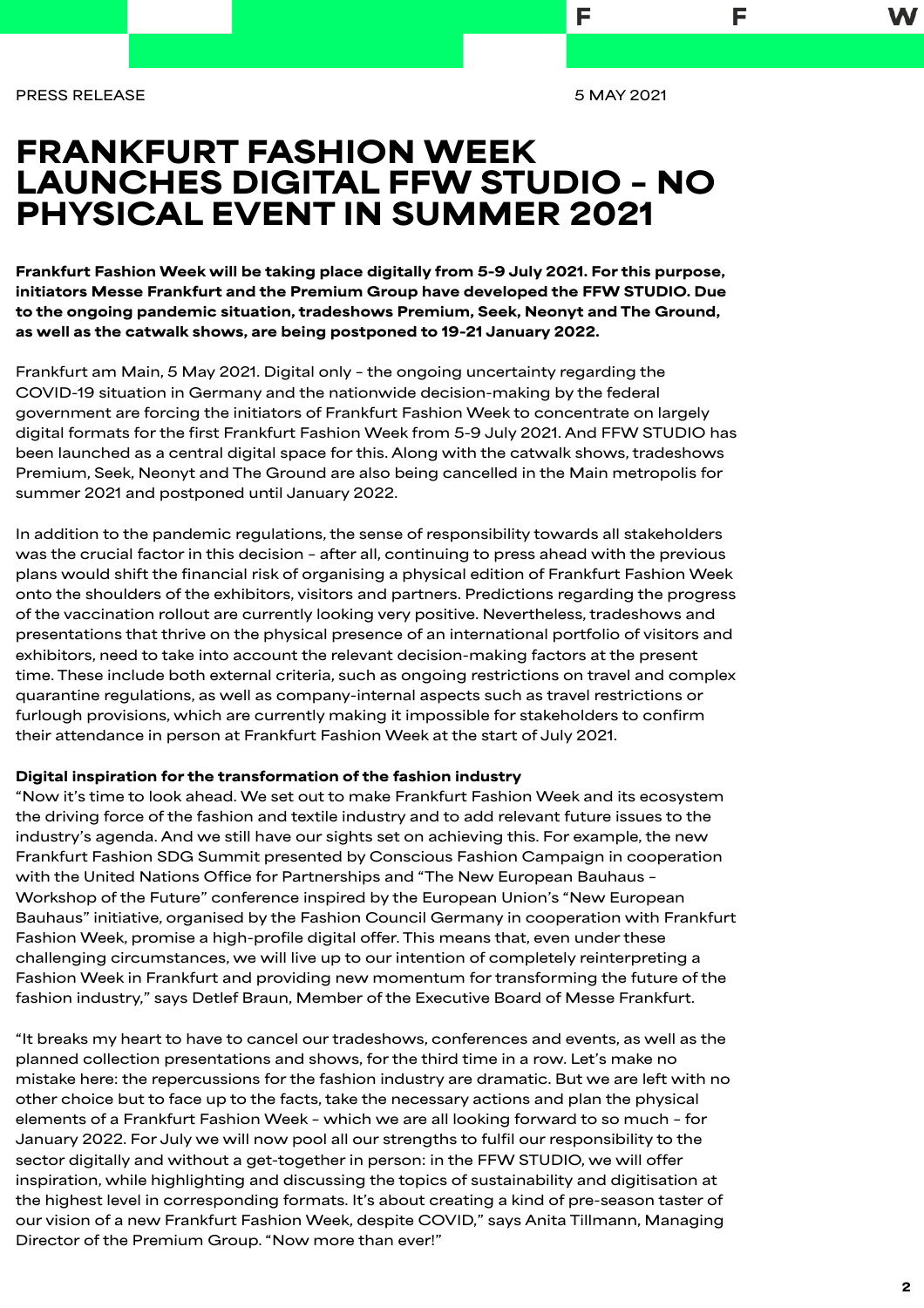## www.frankfurt.fashion becomes FFW STUDIO

**As part of the www.frankfurt.fashion website, the FFW STUDIO will be the central port of call for all profashionals, fashion enthusiasts and anyone interested in the industry. In a professionally curated livestream, participants can look forward to a comprehensive user experience during Frankfurt Fashion Week – with the four channels Trade Show, Conference, Experience and Arts & Entertainment to represent the four pillars of the Frankfurt Fashion Week ecosystem, always with a focus on the overarching themes of sustainability and digitisation. Following the livestream, the contents will be made available to all stakeholders for the interim season in the form of a series of on-demand videos. The result is a concentrated and high-quality summary of the forward-looking topics of Frankfurt Fashion Week.**

F

F

**The cutting-edge line-up is being developed with partners from the politics, retail, industry and media sectors: in exclusive Future Talks by leading international media, future-relevant matters will be discussed with the industry's leading decision-makers. Additional highlights include Deep Dives and insights into the two leading conferences of the new Frankfurt Fashion Week, the Frankfurt Fashion SDG Summit and "The New European Bauhaus – Workshop of the Future" conference, which are both taking place during Frankfurt Fashion Week for the first time. Further details will be announced soon.**

**All press materials can be found in our Press Area at:**  [www.frankfurt.fashion](http://www.frankfurt.fashion)

**CONTACT CORPORATE PR: KERN. [corporatepress@frankfurt.fashion](mailto:corporatepress@frankfurt.fashion)** **CONTACT LIFESTYLE PR: haebmau. [lifestylepress@frankfurt.fashion](mailto:lifestylepress@frankfurt.fashion)**